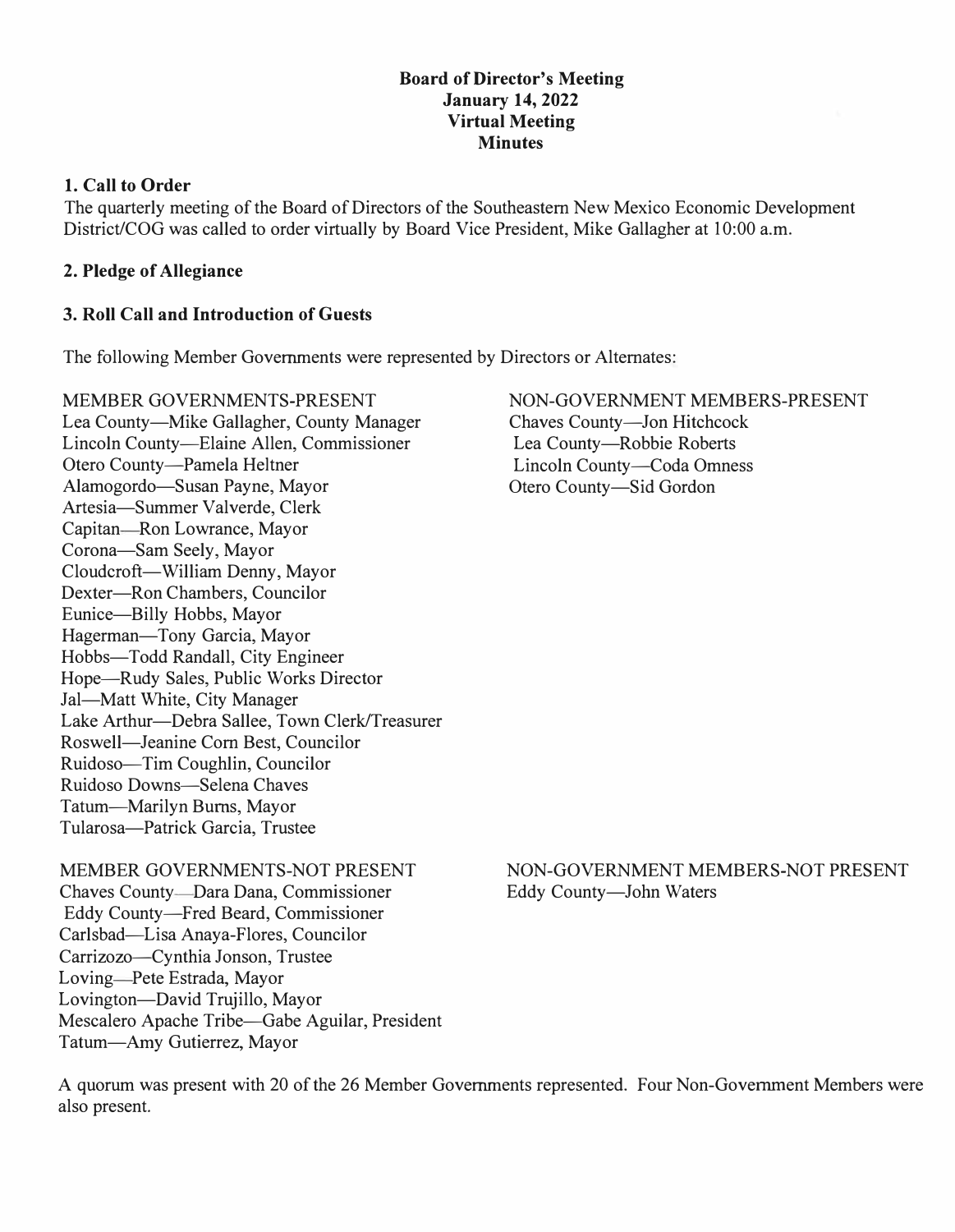GUESTS AND VISITORS PRESENT Barbara Garcia, Cloudcroft Lisa Dunlap, Roswell Daily Record Rebekah Bryant, Tularosa Kevin Maevers, Community Development Director Beth Elias-WIA Gavin Lujan, NMDOT Jeremy Lovato, NMDOT Allie Giron, Ruidoso Downs Yulia Trujillo, NMDOT-Permit Coordinator A.J. Forte, NMML

SNMEDD/COG STAFF PRESENT Dora Batista, Executive Director Mary Ann Burr, SERPTO Program Manager Pansy Moffitt, Office/Finance Administrator Paul Pappas, Project Coordinator Kristina Casaus, Administrative Assistant Hubert Quintana, Consultant Debi Lee, EDA CARES ACT Consultant

### **4. Approve Virtual Meeting Agenda for January 14, 2022:**

Motion by Matt White, seconded by Sam Seely to approve the agenda as presented. All voted aye, motion carried.

#### **5. Approve Minutes of October 8, 2021:**

Motion by Matt White, second by Robbie Roberts to approve minutes. All voted aye, motion carried.

### **6. Guest Speakers: Jeremy Lovato, NMDOT; Broadband Partnerships; A.J. Forte, Executive Director New Mexico Municipal League**

A lot of mayors are talking about bringing the roads, infrastructure, and broadband into the largest areas in NM. Of course, those are the ones that Mr. Lovato is paying a lot of attention to. Shortly after he started with NMDOT, he started looking at the broadband infrastructure. As a result, NMDOT has started providing permits to service providers throughout the state to support this need.

It became clear that NMDOT can play a larger role in broadband build out in expansions, especially in rural areas around New Mexico. They met service providers around the state and initiated a full operation where we have a team, updating rules, trying to meet with the service providers in the state.

There is a charge for NMDOT's right away access. They are really trying to meet with some collaborative service providers to bring those costs down. Meetings with the COG's and the economic development departments around the state are being scheduled in an effort to really start to bridge the gap between broadband and the infrastructure planning.

The NMDOT really wants to be proactive and introduce, and hopefully incentivize, some broadband discussions with all the infrastructure planners around the area. At this point there has been a good response. They are also trying to reach out to the municipalities, counties, and the COG's, to inform everyone about the projects planned from a construction standpoint and really identify if it makes sense to start to lay down some fiber conduit during construction. NMDOT has already started doing this in several of their projects. Right now we're getting ready for widening project in one of the more difficult areas in the state and plan to put additional conduit in there.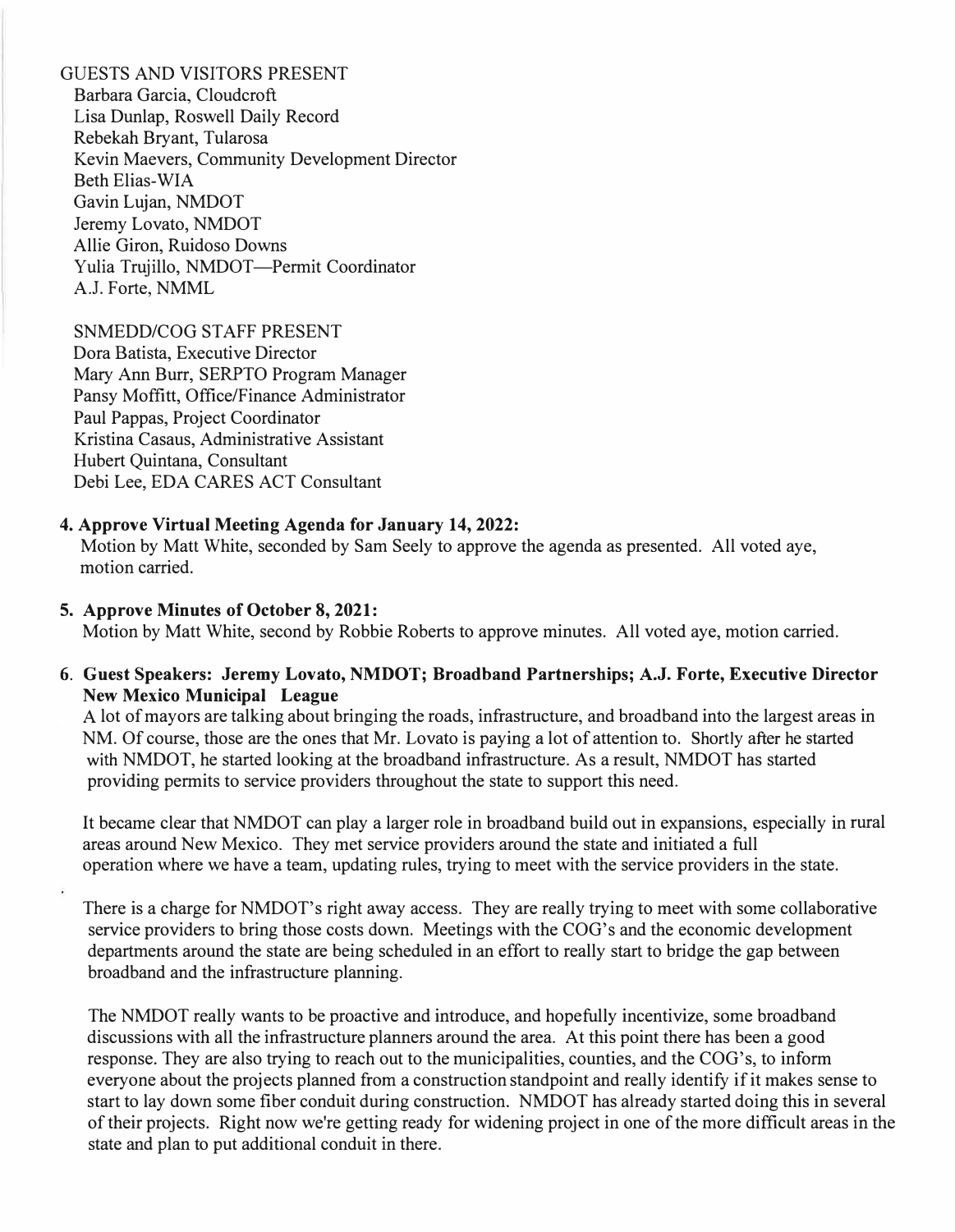We are partnering with the Indian Tribal Education Network to run fiber all the way down to Albuquerque making this infrastructure available for the service providers so they can tap on to it and essentially, go into the communities on that along that route. I'm just happy to be introduced to you all and we hope we get some kind of cadence going so we can continue these conversations.

NMDOT is hoping to pass a few new FHWA (Federal Highway Administration) requirements, where they can allocate a broadband coordinator to work with everyone around the state to make sure that when NMDOT is doing construction that they are also doing broadband along the same route.

The question is how can NMDOT work with everyone and all the service providers as well so that they can get the infrastructure in the ground quickly, efficiently, and hopefully cost effectively?

Mr. Lovato has been appointed by Secretary Sandoval to serve on the New Mexico Connect Council that came as a result of the last legislative session under House Bill 10. Matt Schmitt is the Broadband Director for the state of New Mexico that will participate in the New Mexico Connect Council. Gavin Lujan will be the Network and Server Administration Bureau Chief

Mr. Lujan prepared a brief presentation to highlight some of the collaboration in broadband opportunities with Southeastern Mexico Economic Development District. Broadband is a high priority for the state and the country.

A couple of years ago, they were approached by some large companies, Facebook being one of them, to use their right-of-way in order to run their fiber optic cable to their new data center in Los Lunas. Rightof-ways are a tremendous valuable asset and we have started to strategically approach this and discussing how they can best leverage that asset not only for NMDOT, but for the state as a whole.

Mr. Lujan presented a slide highlighting the existing highways that could essentially become digital superhighways that support Facebook, Google, Microsoft, and also to our residents or constituents in New Mexico. They have met with other neighboring states, Colorado, Arizona and Utah to see what they have done to facilitate broadband for their state. One of the things that came out of the STIG, (Security Technical Implementation Guide) was the idea that New Mexico is already doing projects within these corridors. The idea is why not open it up for any other interested parties to go ahead and possibly move in and install their infrastructure at the same time leveraging the fact that the ground is already open.

This being the whole goal with the intent to meet with everyone to see where the needs are and what the projects look like and also to co-ordinate activities so that we can all get the best benefit and the most value.

The goal is to build this network.

NMDOT is a state agency and there are six district offices throughout the state along with 82 patrol sites. Also, throughout there are State, Project Offices and we have ICS, which is our digital signage we have with sensors, and video cameras. There are Ports of Entry and rest areas so there is a large network. The problem is finding the adequate service as more and more things move to the cloud and go online, we're needing more bandwidth. So, we are feeling those growing pains ourselves, where our needs are exceeding the service availability at those locations. So, the thought is, while we're doing this we should go ahead and improve our own bandwidth and take our own steering wheel and drive this for our own needs. In the process while we are doing this, we can also accommodate the needs of other state agencies, local governments, and counties.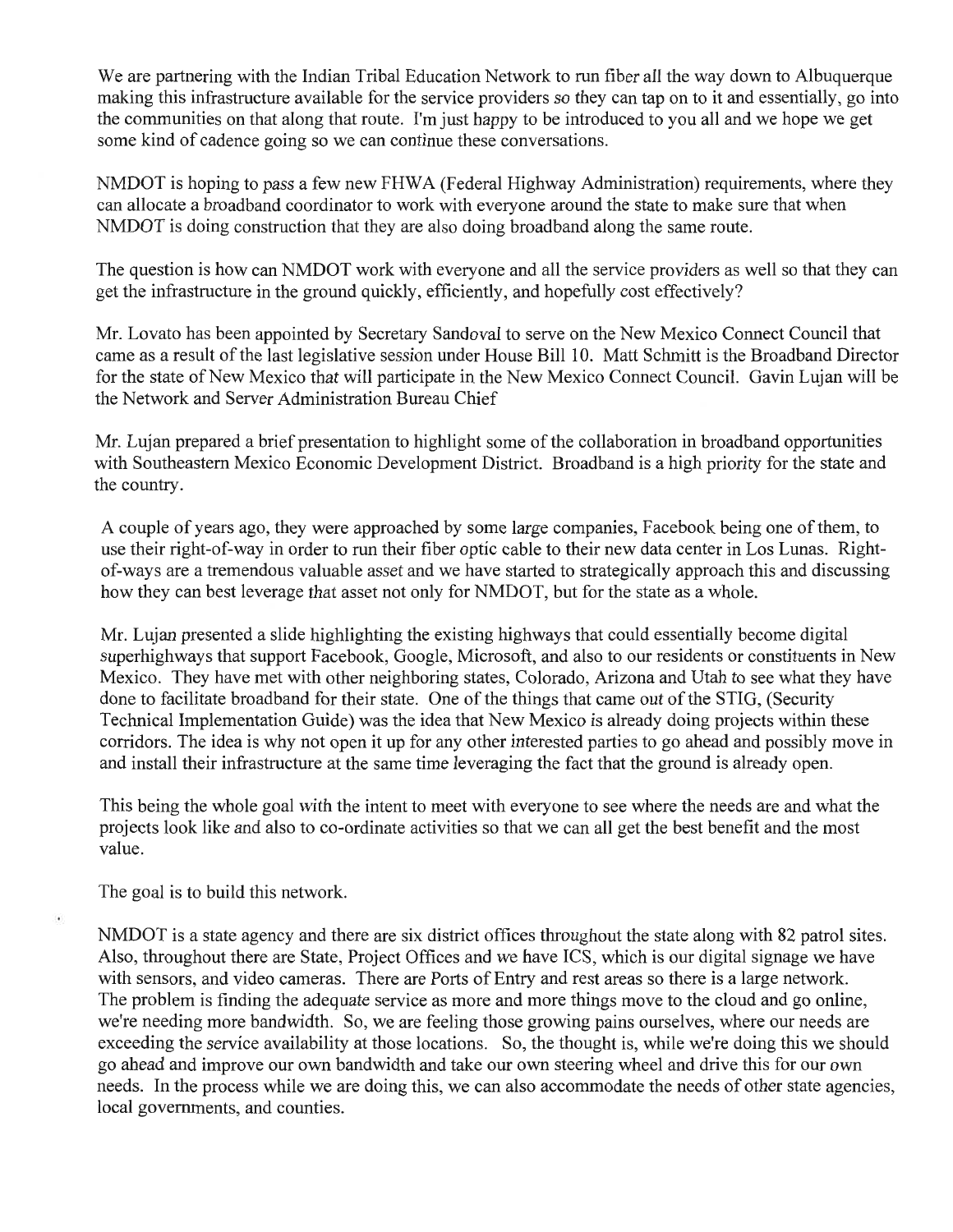As Mr. Lujan mentioned NMDOT has assets throughout the state and it's a large network monthly bill for telecommunications that is pretty high just for NMDOT itself. Hopefully, they can find ways to collaborate and share some of the costs.

A lot of the telecom companies apply to use state rights-of-way to go into the ground and install fiber optics. One of the reasons they are being monitored is so that they can get a better view of what's going on in the state as far as telecommunications.

# **A.J. Forte, Executive Director-NMML**

Mr. Forte is responsible for the overall operation of the NM Municipal League, including oversight of Legislative Policy Development, Strategy, and Finance Management.

Infrastructure is their focus. He feels that there is too much at stake not to completely focus on what we can do, to co-ordinate with the Executive and Legislature, to identify and highlight all of your projects.

They have taken every dataset they could possibly get including everyone's current ICIP, and all of the state engineer data for big water projects and big dam projects. They work with DOT to get their complete listing of municipal airports. All of this information is now on one spreadsheet, so it's water, wastewater, broadband and roads. Every special project has been identified, over \$10 million and is now available for the Executive and Legislative Branches to see it. The infrastructure summit is putting visuals together so that members of the Legislature and the Executive can actually see the projects. They can see what the road projects look like, bridges and senior centers.

There is so much money in recovery funds, infrastructure funds, almost \$2 billion and also in general fund for capital outlay. There's plenty of money, it's just coordinating what's a municipal project, a local government project, a regional project, or statewide project.

The infrastructure summit is intended to identify what buckets of money for what projects, and most importantly how are the projects are ranked. Obviously, shovel ready is most important.

The Municipal League will utilize their lists to keep everyone up to date. They are able to do this in part because of the Tax and Rev settlement. The NMML funded the initial lawsuit again Tax & Rev and the fees that were recovered will be used to hire grant writers for our small communities who don't have the in-house expertise, or the bandwidth to look at all of these grants. They will be put on contract for the municipality's benefit. The idea is that they would identify all the grants, the templates, and then our local governments would ultimately have to do the tracking once they're submitted.

So, we're looking for any ideas on how we can efficiently partner with everyone to help on that grant writing. Any ideas should be sent to Mr. Forte.

That's separate from the legislative priorities.

The number one priority for the NMML is to address a tax policy change that happened in House Bill 6, 2 years ago, destination sourcing. It went live July 1, 2020.

Unfortunately, we've identified some unintended consequences. The major unintended consequence in House Bill 6 for local governments is there was a change where the 1.225 local distribution goes. We've all heard of the state rate at 5.125, within that state rate of 5.125, there's a local distribution for .225. What happened under House Bill 6 is if you have a business located in Albuquerque and they're doing work internally or county, the state rate is charged, the county increments are charged and our local distribution now goes to the state general fund.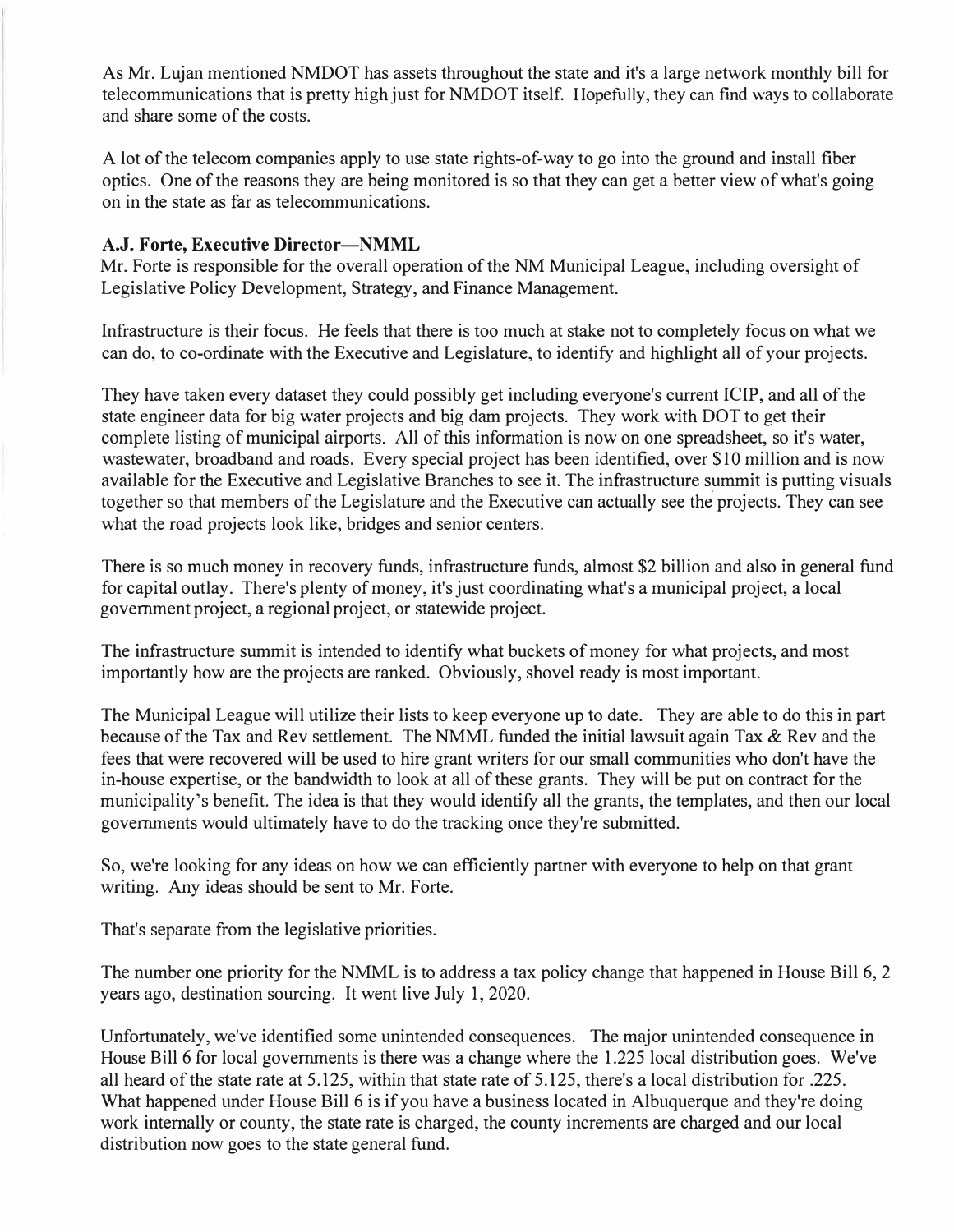That is a major tax policy shift that was never discussed in committee. It wasn't in the FIR and it was never contemplated that cities would have to give up their local distribution to get Internet sales or to get destination sourcing. We looked at that as a technical fix. Regardless of the general fund impact, there is money that has been taken from local governments that needs to be returned.

The goal is to run a cleanup bill to get the 1.225 local distribution back within local governments. This is a major tax policy change that can't be done as an unintended consequence of destination source, so we technically worked on that bill. The final component of it is a reporting code.

We want the state legislature to have the most transparent information possible, so, when we got internet GRT; the way the bill was written, the internet GRT is dumped into your GRT bucket.

So, in your Tax & Rev RP 500 report every month, you don't get a separate carve out for internet GRT. The problem with that is you don't know where your money is coming from, nor do we know how much we've made or lost or destination source.

From a transparency perspective we want to separate reporting codes so we actually see internet GRT from local GRT so we know where our money is coming from. This way local governments can decide where to put their economic development dollars and for budgeting purposes we need to know where that revenue is coming from.

If you can't see it, I can't see it, nor can the members of the legislature to make informed tax policy decisions, we want everyone to have as much information as possible. That's probably our number one priority in this session.

The second priority is another tax policy bill that is also a public safety bill. When the public is charged with a tax or fee, it needs to go where we're told it's to go. For example, there is a Law Enforcement Protection Fund of 10% tax on certain insurance products. It generates about \$22 million a year. Only about \$10 million goes into the Law Enforcement Protection Fund formula for distribution, which is for equipment and training for police officers. The current distribution today is \$600 per officer and it's a tiered structure of \$25,000 up to \$45,000 per department. We want to put that entire transfer that goes into the general fund and does not flow through the distribution into equipment and training. Ultimately what the bill would do would allow, all of our departments to put this back in local control. You all get to decide on equipment and training and where you spend these dollars. But it would take the current distribution from \$600 to \$1,500 per officer. Every department would get \$95,000. There is also a \$2 million carve out for state police and local deployments; there's a partnership with all law enforcements. All law enforcements should benefit from the Law Enforcement Protection Fund. If we take back the \$12 million transfer a year that goes from the general fund back into the distribution so that it funds, the Law Enforcement Fund not the General Fund. The current projection is \$1. 6 billion dollars of new money.

This again is a tax policy bill and we want to make sure the money goes to where we are told it goes.

In another component of that Bill, we need to increase the death benefit. Currently, if we lose an officer in the line of duty the family only get \$250,000. So when we look at loss of income for the average salary while they're working, and then through retirement, at age 78, the loss of income to that family is \$3.8 million dollars. The cost of raising a kid from zero to 18 is roughly \$240,000.

There was an officer lost in the line of duty this last year with 4 kids, \$250,000 is not enough. So that's also part of this bill, bumping it up to one million dollars seems like a lot but not compared to the loss of income and the cost of raising kids.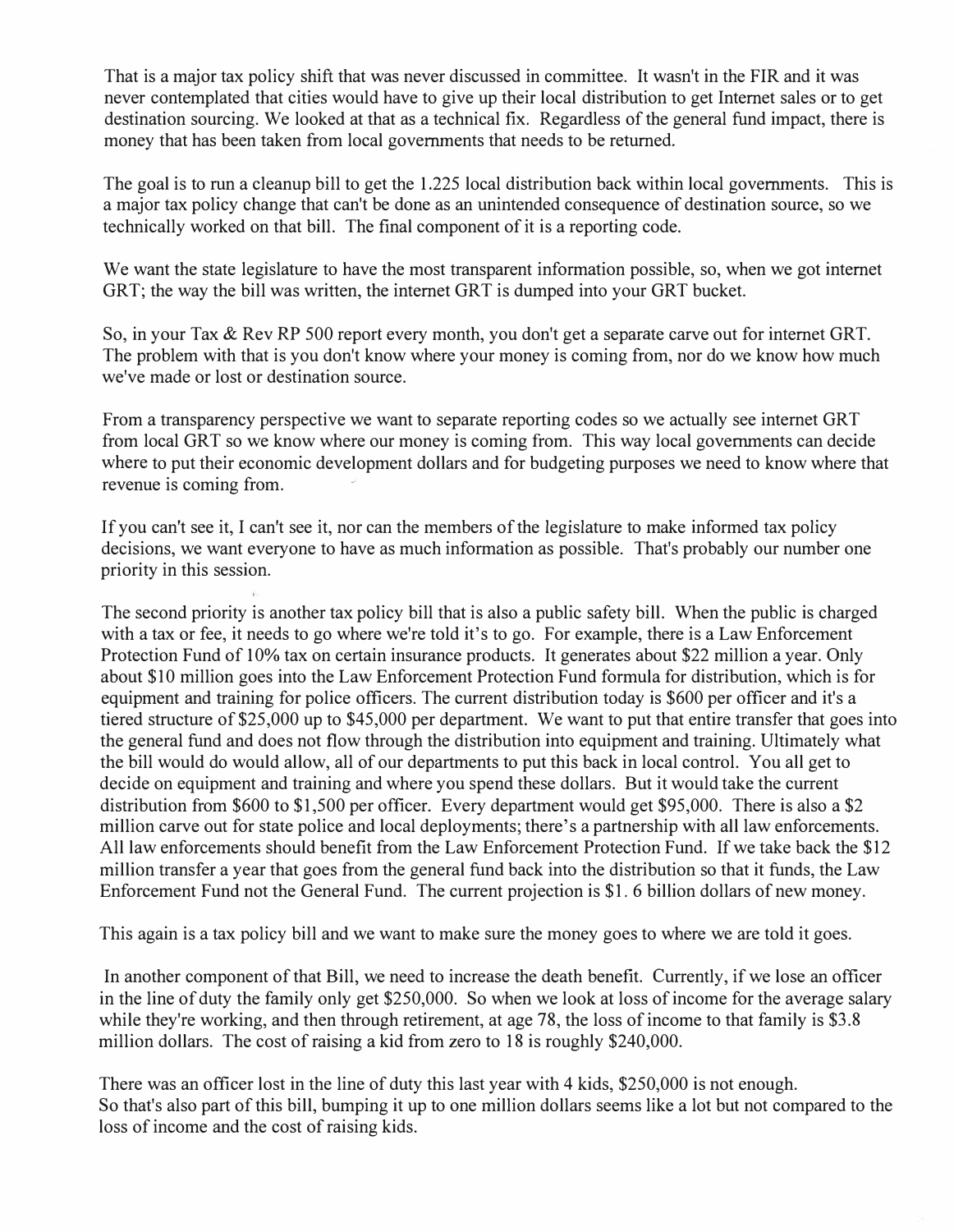It would put New Mexico number one in the country as far as the death benefit. Currently Texas is number one at \$500.000.

We've run a Bill several times, two years ago, House Bill, 220 signed by Senator Gonzales and Representative Villalobos. It was a major tax policy change and we needed it. Mr. Forte does not know if the DOT remembers this Bill, but it is the motor vehicle excise tax that brings in about \$120 million a year and it goes to the general fund. The same issue applies in that the motor vehicle excise should go to the roads, So, our Bill, House Bill 220, would have taken only a third of that amount or about \$40 million and had a 60/40 split between the State Government's Road Fund and Local Government Projects. Obviously, the state cost of road mileage is much more than local. That's a bill that we're going to continue to pursue. There's just not enough money in the long term for all the road projects that we need. That is one Bill that we are going to pursue probably not in the 30 day session but in the 60 day session and we're going to make sure we co-ordinate with the Executive to see if that's something that will be supported.

Another policy change that we've advocated for late last year was the Fire Protection Fund and we did the same thing. The Fire Protection Fund generates about \$90 million a year. Prior to last year, \$22 million was transferred to the general fund, with the help of Senator Byrd. All of that money, on a recurring basis now goes into the Fire Grant Council. So every year going forward, they will be able to purchase most of their needs without having to issues bonds because that \$22 million is recurring. We put it where it should go right back in local control.

### **7. Review and Accept Financial Report and Budget Adjustments:**

A copy of the budget was sent out with the Board Packet.

Dora Batista explained that the total income received is at 53% right now and we're halfway through the year, so we're about where we need to be. She said that they are at 55% of our Federal EDA Cares Act money and this grant will end in June 2022.

Dora stated that they are at 50% of our EDA regular money. Grants are at 32%, but grants did not come in evenly in the quarter.

Dora reported that they are in the process of closing out about eight of the grants and we're going to see that income soon. Our member dues are almost at 100%, we're lacking one entity and hopefully we'll get that in this quarter.

She stated that our state appropriations at is at 50% which is at 53% of our income and we are not over on any line item. She explained that they will pay the audit bill when we our audit is released but otherwise, we seem to be doing good.

A motion was made to approve the financials. Moved by Jon Hitchcock and seconded by Billy Hobbs to approve the financial report. All voted aye, motion carried.

### **8. Report on 2020-2021 Audit Exit Interview, November 29, 2021.**

On November the 29th of 2021, Mr. Garcia, SNMEDD Treasurer attended the Audit Exit Interview with Axiom Certified Public Accountant.

The virtual meeting was held at the SNMEDD COG office. Also attended was Dora Batista, Executive Director, Pansy Moffitt, Finance Administrator, Jaime Rumbaoa, Axiom Senior Partner, Yasmeen Jalil, Axiom Senior Accountant.

This audit was for fiscal year ending June 30th, 2021. The auditors went over the financial statements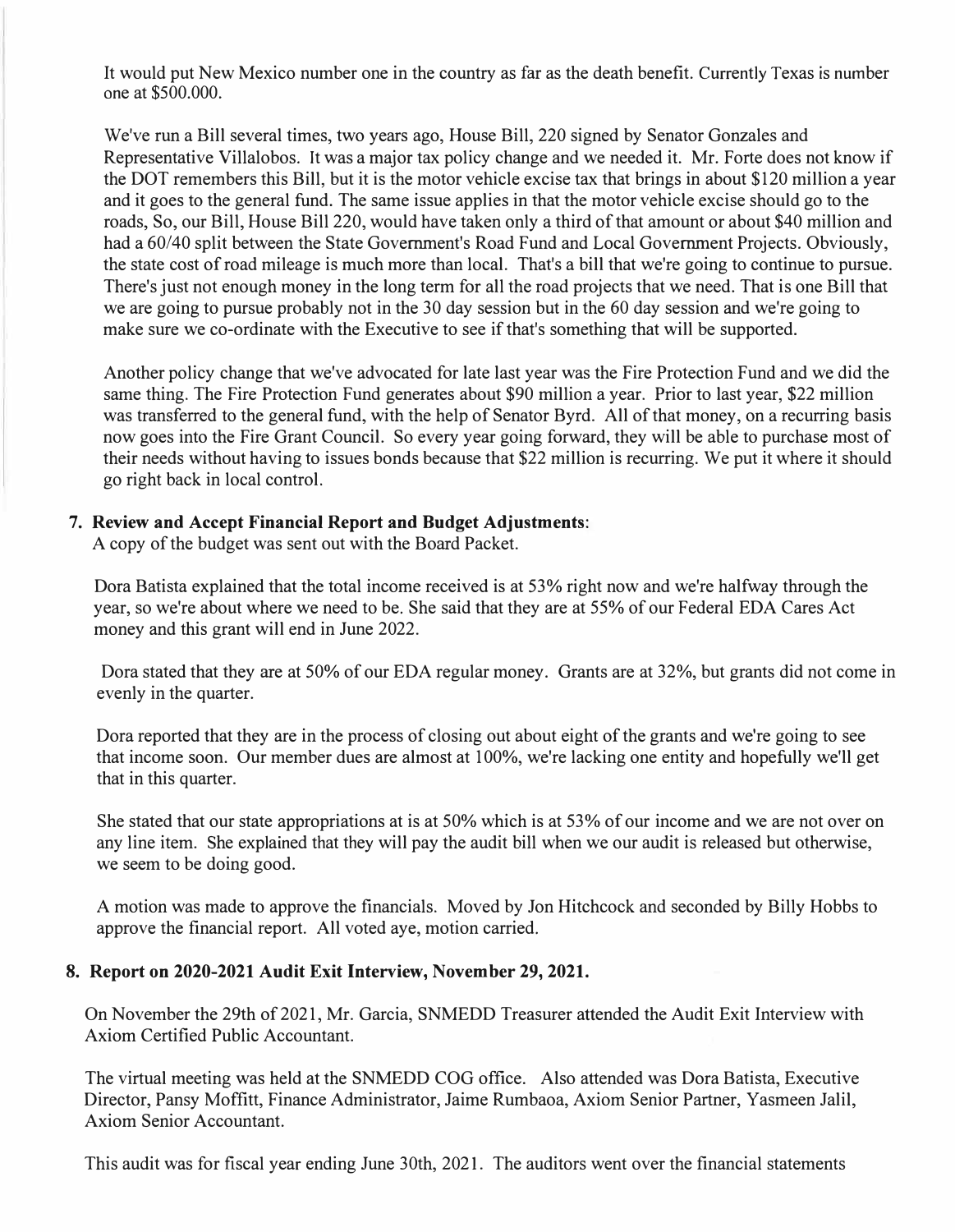Required, supplementary information and the compliance section. Overall the audit went smoothly and there were no prior or current year findings.

The report was an unmodified opinion, an unmodified opinion implies that the auditor is satisfied with the financial statements audited meaning that the requirements demanded by the regulations were prepared accordingly to accounting principles, criteria, and standards.

# 9. **Report from Nominating Committee:**

The nominating committee is presenting the following slate of officers for the 2022 year for the COG.

| President:      | Mike Gallagher, Lea County         |
|-----------------|------------------------------------|
| Vice President: | Pamela Heltner, Otero County       |
| Treasurer:      | Tony Garcia, Chave's County        |
| Secretary:      | Dora Batista, COG Director remains |

Mike Gallagher currently serves as the vice president. Artesia Mayor, Raye Miller was actually slated for his second year, but he's not running for re-election. So it's natural that the Vice President to take that position.

Matt White made a motion to except the nominating committees recommendations. Sam Seely seconded the motion. All vote aye, motion carried.

**10. Election of New Officers** as presented for 2022 Calendar Year: Moved by Matt White and seconded by Sam Seely to accept the nominations as presented. All voted aye, motion carried.

**11. Appointment of new members to the Executive Committee:** The Executive Committee consists of a member from each County. The elected President, Vice-President, and Treasurer represent their County and two others are selected from the Counties not otherwise represented. Recommended by the Executive Committee is:

Chaves County-Tony Garcia Eddy County-Rudy Sales Lea County—Mike Gallagher Lincoln County-Sam Seely Otero County-Pamela Heltner

Moved by Billy Hobbs, seconded by Sidney Gordon to accept the Executive Committee nominations. All aye, motion carried.

# **12. Approve Re-Appointment of Private Sector Members:**

Chaves County-Jon Hitchcock Eddy County-John Waters Lea County-Robbie Roberts Lincoln County-Coda Omness Otero County-Sidney Gordon

Motion by Matt White, seconded by Tony Garcia to approve the re-appointment of the Private Sector Members.

# **13. Staff Reports:**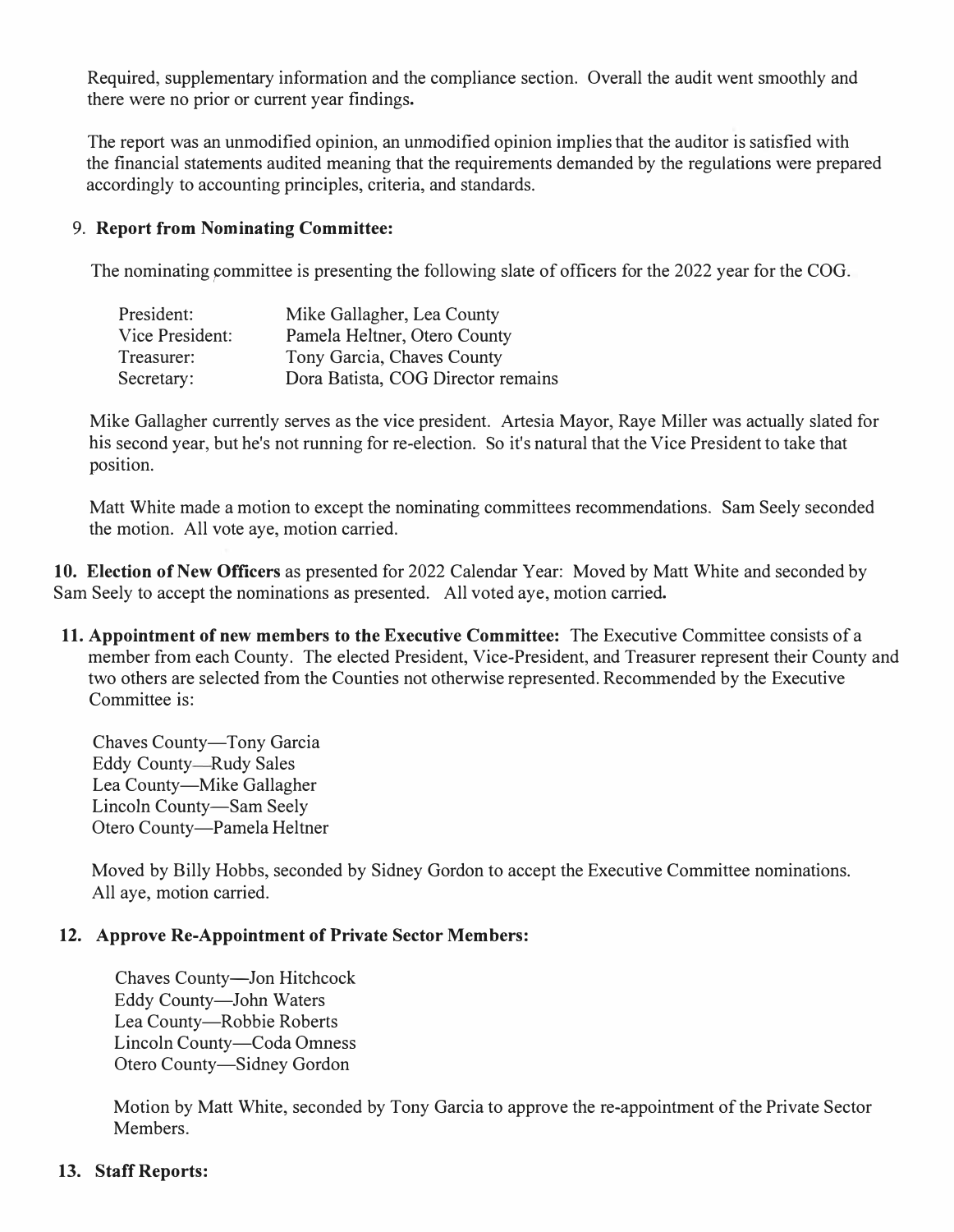### **Dora Batista-District Activity Report:**

Wednesday, January 12, 2022 CDBG Allocations were held for 2021.

There was \$12,236,605 available for funding and there was only \$10,506,781 million in requests. There are usually more requests than money available. As a result, all projects were funded, and the balance will go to planning and economic development projects.

We had four projects from our district, all four were funded. Congratulations Town of Carrizozo, Eddy County, Town of Lake Arthur, and the City of Hobbs. This resulted in a little over about \$2.3 million dollars in construction to our district.

At this time the new 2022 schedule has not been released. They are trying to get back on track, so that would mean that in February you need to have your projects closed. This will start the cycle over again. If anyone needs any help or has questions, please contact Dora Batista or Paul Pappas at the office to schedule your public hearings.

Dora anticipates that with the eight projects being closed out, will result in us having quite a few applications this year.

Dora reported that Donnie Quintana, DFA Director, said that he was going to work with the CDC Council, to see if they can raise the \$750,000 ceiling to \$1,000,000 to support full project costs.

If an entity wants to apply for CDBG, Dora will help them find a way to qualify. She is not certain that the million dollar limit will be done by the end of this season, but Mr. Quintana is going to try to make it happen.

Another possibility is the Colonias money for those that qualify. There is \$38,000,000 available and she encourages those that do qualify to apply. They're going to put a cap on projects of \$5.7 million.

So, if there you have a \$2 million or a \$3 million project, it's very likely that it could get funded with a good application. To do that, there's a process called Notice of Intent to apply. It's a simple two-page application, or just a notice that we let Colonias know that you want to apply. So, they can have an idea of how much interest there is.

If there is an interest get with Dora. The Notice of Intent to apply is due next week. The applications are due by March 3, 2022. They are submitted electronically and the SNMEDD is happy to help you write those applications.

Congratulations to the City of Carlsbad who was recently awarded EDA funds in the amount of \$2 million.

The District continues to perform the work as outlined in our EDA Cares Act Fund.

Debi Lee has worked so hard on this, and based on what Dora has seen, she thinks we're going to have the best plan in the state for our region.

Hubert Quintana will be present during most of the Legislative Session so if you have any questions concerning Capital Outlay, give him a call.

A Tourism packet was included in the board packet, this is the final recommendation that the Tourism Department is giving to the Governor and Legislators.

If 5 or 6 projects were turned in on the earlier report that was sent out from the Tourism Department, but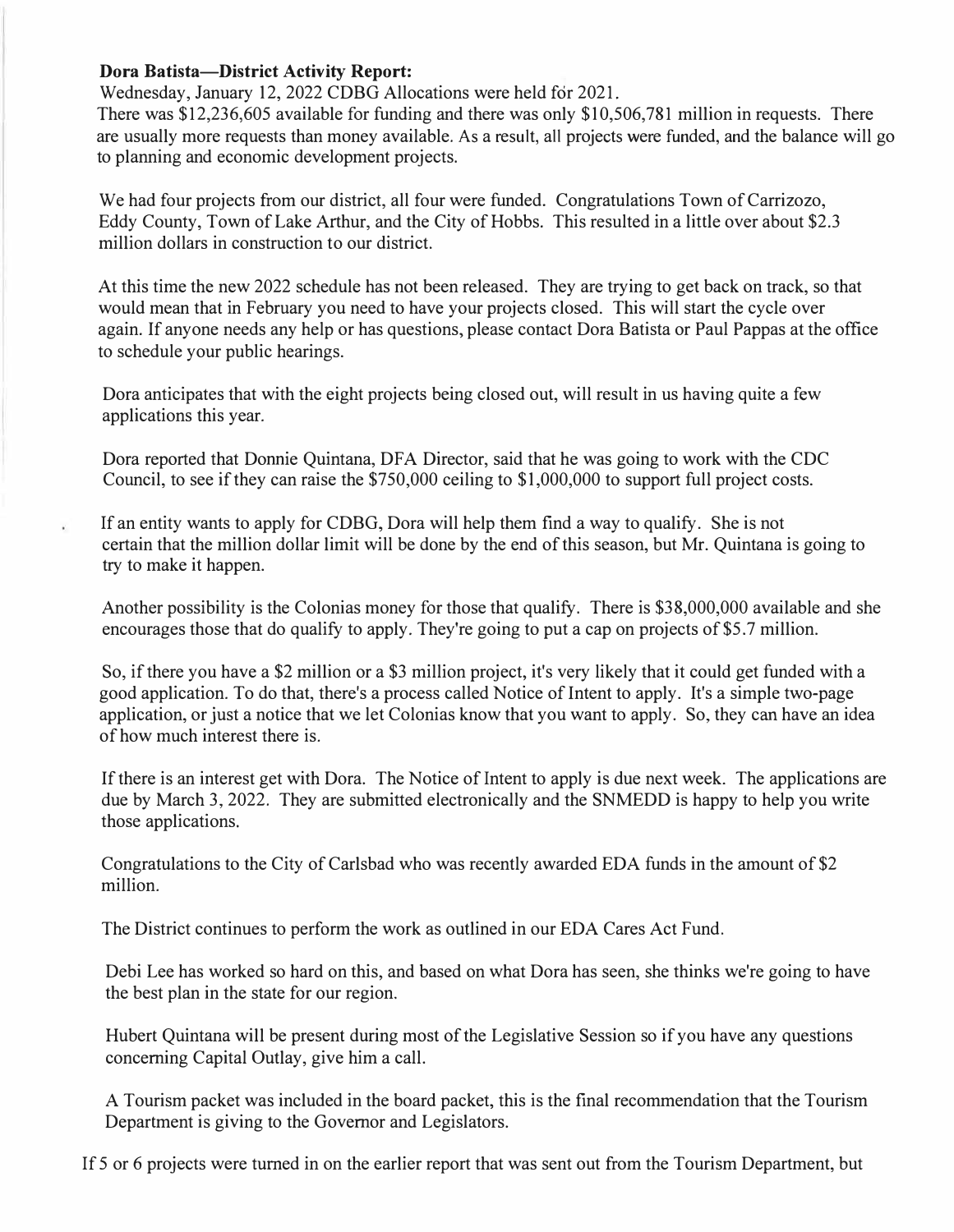maybe the final report only shows 2 or 3 it was based on the upcoming fiscal year. This is the first time that tourism has done this.

It seems that they're putting all their recommendations behind to promote tourism within the State, so that could be a very good thing for us.

### **Beth Elias-Executive Director Workforce Development**

Ms. Elias updated the COG Board on activities within the Board Region.

Currently the Workforce Board serves about 26% of the individuals in New Mexico that are receiving services under the workforce programs. That's pretty significant since they receive about 15% of the funding.

There are some new initiatives that are coming up. They will be receiving approximately \$500,000 from New Mexico Department of Workforce Solutions, this comes from other Boards who have not been able to spend their money.

Between that and a United States Department of Labor, a grant for services to individuals that have been Dislocated will be available. There will be an influx of funds of about \$1.3 million that will be targeting training and employment services for the employers within the region.

There will be a magazine mailed out next week to potential trainees to recruit for short-term training in order to help get them better prepared.

One complaint of the employers statewide is that they have not been able to get people qualified in the Workforce. It has even been a challenge to get people to apply.

One of the things that Workforce is trying to do is work with the community colleges is to put together short-term trainings that are going to provide skills for all of the occupations that are currently vacant. More transferable skills that would get people back to work quicker. This will also be more cost-efficient per person.

Notices of these trainings will be mailed out, and Workforce Solutions would also like to distribute some of those in the local chambers and economic development offices. These notices will be available to be passed out within local areas.

There is an opening in the private sector for a business representative from the Lea County area. At this time the Lea County area is underrepresented on the Workforce Board. If anyone knows of someone that would be interested to represent the employer interests within that area, please let Beth Elias know.

She is very interested in hearing from all of the members of the COGS and the economic development people on what type of information you would like to see coming from the Boards that would be of benefit.

One other thing Ms. Elias mentioned that has been discussed over the course of the past 18 months to two years is that the State Workforce Board and the New Mexico Department of Workforce Solutions has had a restructuring committee looking at the possibility of distributing and restructuring the boards, and taking New Mexico from four boards to two. This is apparently on hold at this point in time. It has not been determined for how long and there has not been anything official that has come out, and no forward movement. If it does go through the way it's being proposed, it will have a severely negative impact on rural New Mexico. It will drastically reduce the funds in the underserved communities.

### **Mary Ann Burr-SERTPO:**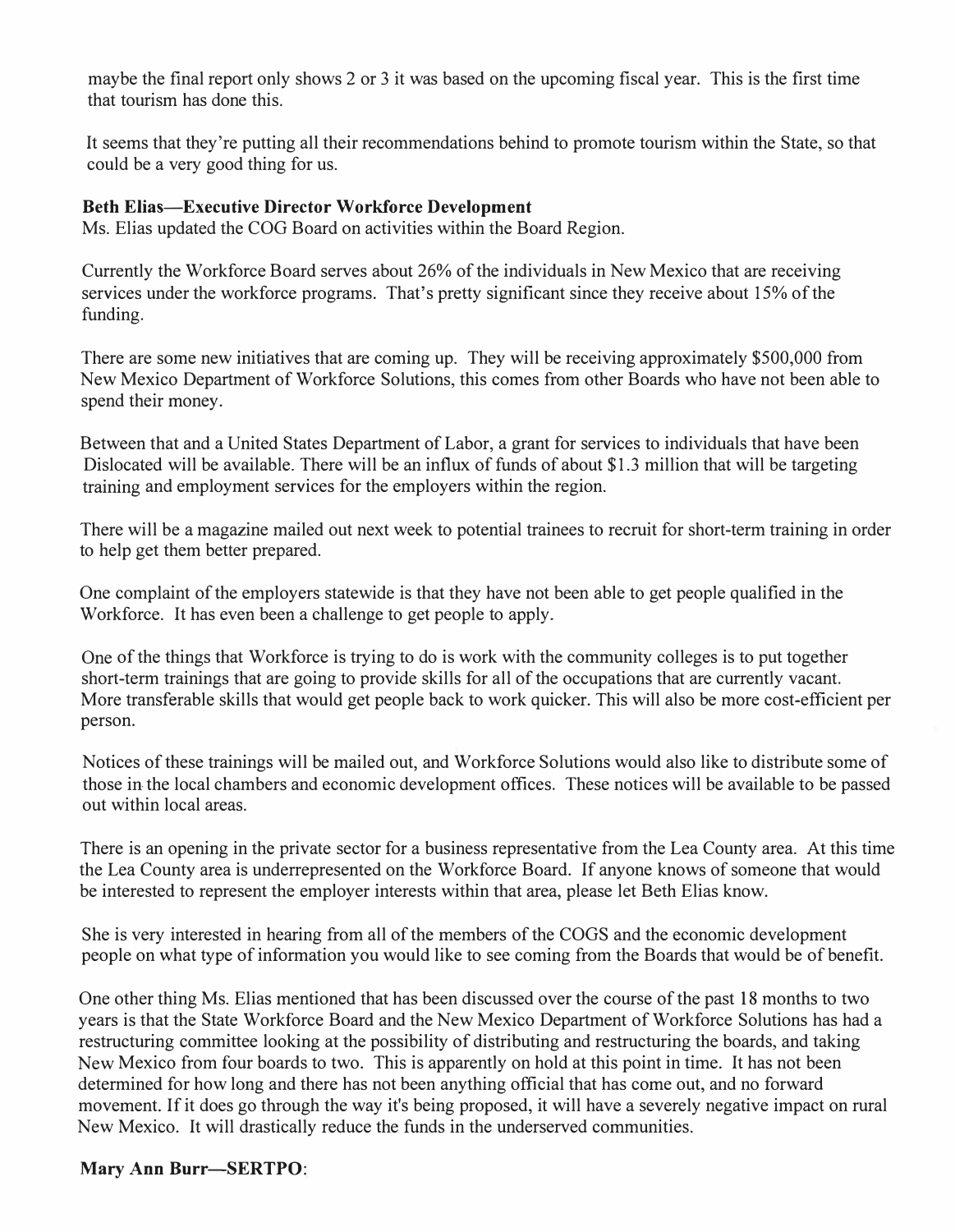Ms. Burr provided, as reported at previous meetings, all planning grants are closing (and closing packets have been submitted), except for the Town of Dexter. Project managers are doing their reviews.

The public transit prioritization meeting was held during the month of November. Three applications were submitted for the TAP and RTP Programs in October. Those award announcements are anticipated in March.

SERTPO plans to meet January 27 2022. There will be a training on statewide pricing agreements. Functional classification requests, approximately 7 or 8 roads from Curry County, are anticipated.

Continued discussion is expected on changes to the TPF application cycle and possible consolidation of the SERTPO committees, which would require a change to the bylaws.

### **Paul Pappas-Project Coordinator:**

The majority of work that Mr. Pappas does is to work on the CDBG information. As stated by Ms. Batista, the allocation awards were last Wednesday, January 12, 2022, and all the submitted applicants this year were fully funded. We assisted the City of Hobbs in their application. The other applications we assisted with and submitted were Eddy County and the Town of Carrizozo.

Currently, Mr. Pappas had continued to attend the Construction Progress meetings with the Senior Center project in the City of Carlsbad and the Senior Center Project in the Village of Cloudcroft. The Carlsbad project is nearing completion and construction has started with the Senior Center expansion in Cloudcroft, which will hopefully wrap up in late March.

Some of the other projects Paul has been assisting in is with the Department of Tourism and we have identified Tourism Projects in our five counties. Hopefully the capital outlay money will be available for those projects.

Mr. Pappas continues to participate with Debi Lee, Dora Batista, Hubert Quintana, Mary Ann Burr, and Doctor Michael Patrick with the Southeastern New Mexico Economic Development Recovery team. A virtual meeting was held on January 13, 2022.

Some of the other day-to-day activities include processing pay requests, handling the multitude of CDBG paperwork, and responding to various tasks.

### **Hubert Quintana-Consultant Report:**

The Development District received word from EDA that we've been approved for the Planning Partnership Program for another three years beginning January 1, 2022.

The District is in good shape in terms of getting funding from EDA on a 60/40 cost share. We are using some of our administrative money from the grants and other administered money to come up with the needed 40% match dollars for that program.

We are still in the running with our LEACO Jal Broadband Project. There is another Investment Review Committee meeting to be held in a couple weeks. Hopefully, after that meeting the project will be funded. It is a \$4.6 million dollar project to provide broadband service from Hobbs to Monument down to Eunice and over to Jal. It will be owned LEACO and the City of Jal has come up with some of the match money. Jal Medical Clinic has come up with the rest of the match money that is required, and that's an 80/20 match.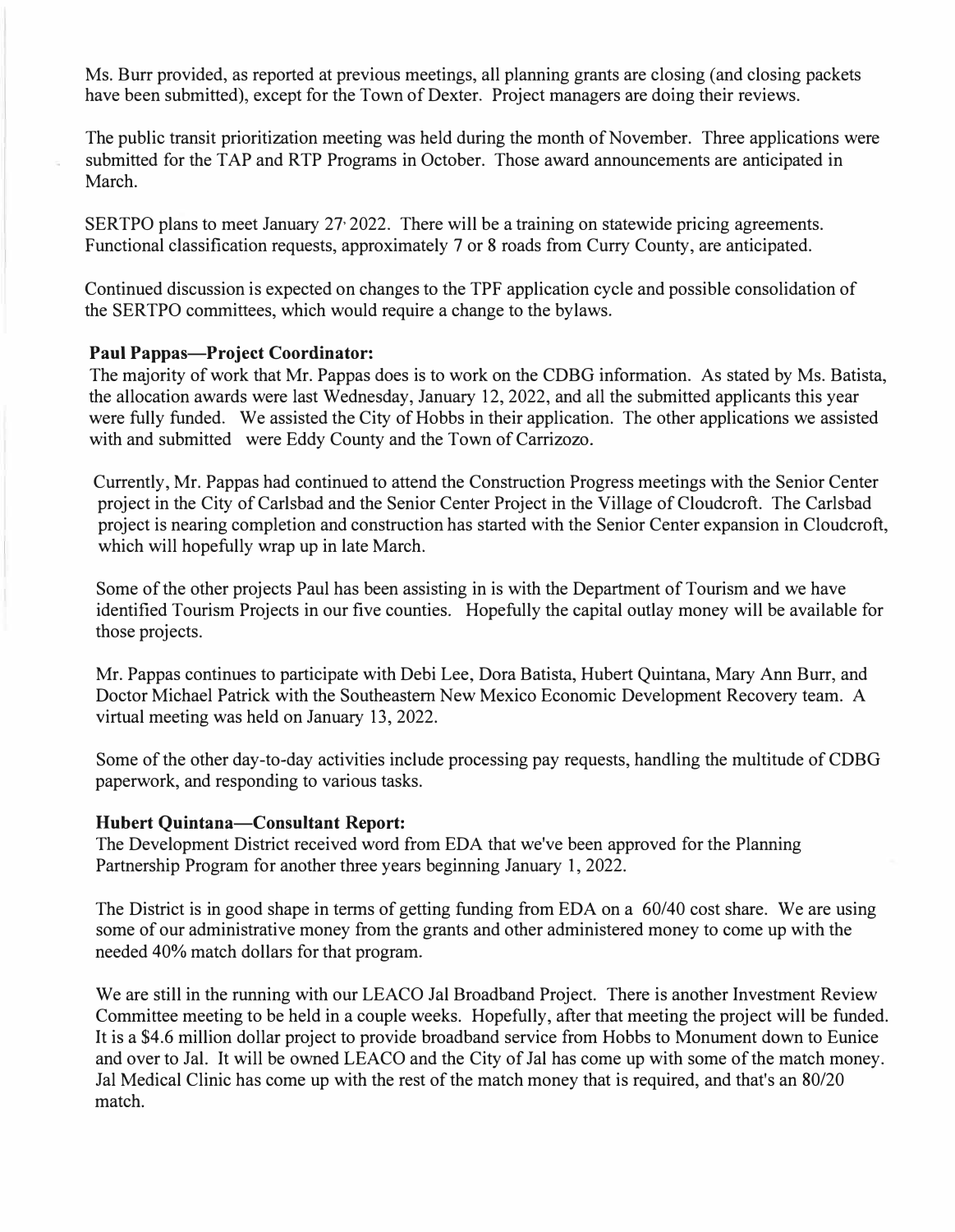The District applied for a Capital Outlay Project, and Chaves County has agreed to be our fiscal agent. The District is looking to expand the Conference Room to the east so we will be able to have more room for larger meetings and better communications

There will possibly be some legislation that will enable the COGs to add another staff person so we are looking to use one of our storage rooms for another office. The New Mexico Rural Economic Opportunities Task Force was a big proponent of adding staff to the COGs. They are the ones that suggested that we get more money to do the expansion and be able to hire an extra person.

It was also discussed that we try to get some kind of a fund set up, emergency fund, or a matching fund for those communities that cannot apply for money because they do not have a match. The legislators are saying that there is more money available that is not being applied for. It has been pointed out that a lot of times it is difficult to come up with a match. There is a possibility that several million dollars is going to be put into a fund that communities can go to when they need to come up with their match.

Hubert reported that there are some Colonias communities that can't come up with their match. Part of the match was put into the loan part of the fund. Instead of having a 10% loan a community may have a 20% loan that has to be paid back over time because they did not have their required match to make it a good project.

We had a really good turnout for all five of the Capital Outlay hearings. The hearings were held in the SNMEDD office virtually. We also opened them up to the legislators and anyone who wanted to attend in person.

At every one of the hearings we had almost all of our legislators attend either in person or virtually. They had some good questions /answers and made some great suggestions on how we are going to change some of the projects to make them more viable.

The deadline for submitting Capital Outlay was January 13, 2022, at 3:00 P.M.

Hubert stated that there were projects anywhere from \$14 million to \$20 million. The legislators have their books with all their project information in it.

Work has been started on the list, House Bill, 2 Junior. The word is out, there is going to be House Bill 2 Junior funding. Several members of the House said there will be approximately \$350 to \$375 thousand dollars for each member of the House. There hasn't been anything said on the Senate side. It is estimated that with that kind of money for the House, the Senate will probably get about double that; approximately \$1.2 to \$4 million for each Senator.

There is still some time to get in on the House Bill 2 Junior if you have a request, but they need to be submitted quickly because there will be a fast turnaround. Mr. Quintana explained the way that it normally works is that the legislators are told at noon one day that there's going to be House Bill 2 Junior money and their lists have to be completed and submitted to the Appropriations and Finance Committee by noon, the following day.

House Bill 2 Junior covers operations, and it doesn't cover capital outlay of any kind. It will cover police cars or trucks for the Police Department, ambulances, and fire trucks. It's about the only time that one can get some operation money and it can be used pretty much any way that you want to use it.

Some people use it to fund 4-H, the operation recreation centers, or some other activities in the community.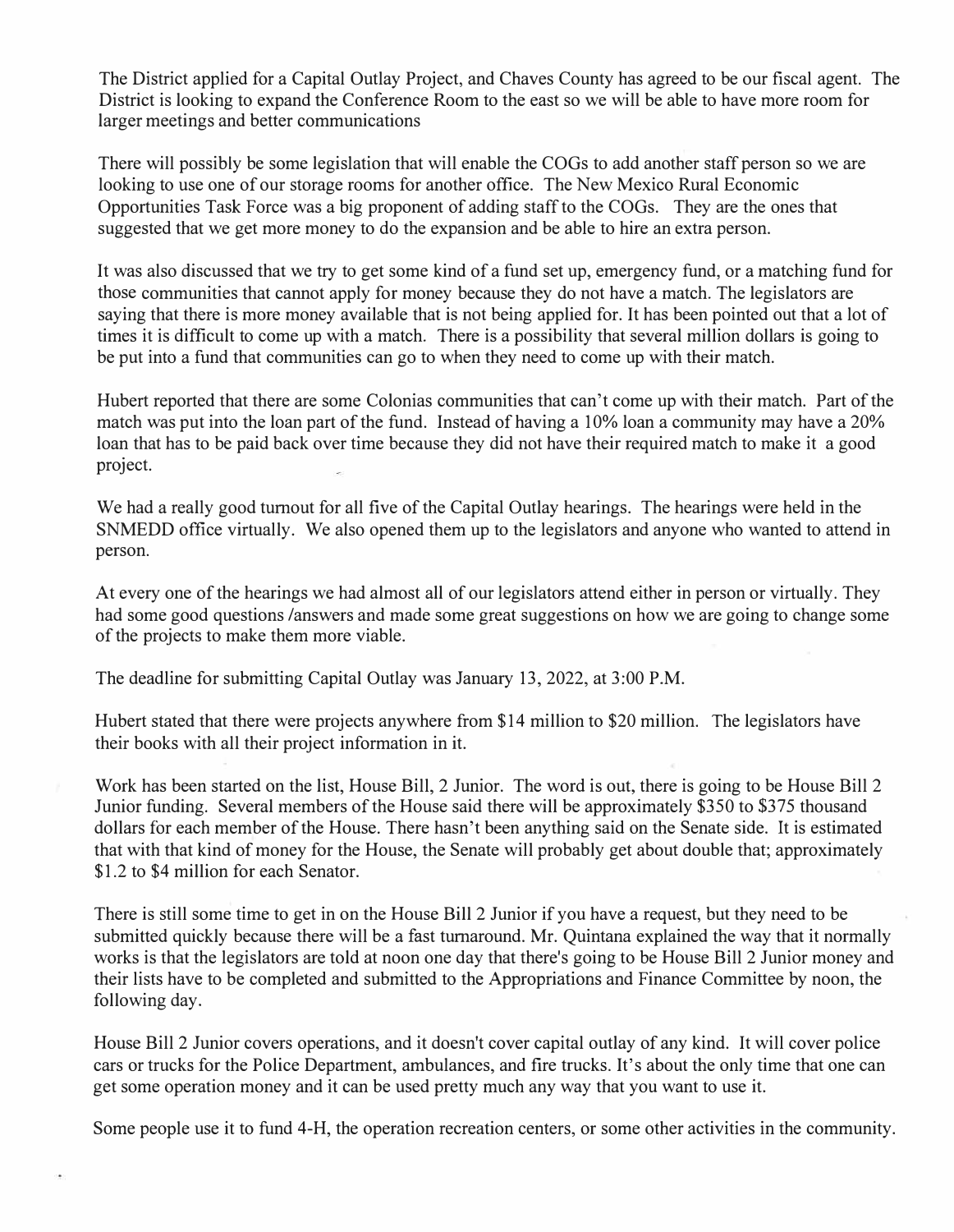#### **Debi Lee-EDA CARES ACT Update:**

A copy of Ms. Lee's report was included in the Board Packet.

Debi Lee reported that a lot of progress has been made toward economic recovery. The good news is New Mexico and southeast, New Mexico shows signed of recovery.

Ms. Lee continues to look each month at the gross receipts tax distributions by entity for all industries. She stated that she also looks at other revenue sources including quarterly economic summaries. Ms. Lee showed a graph that represents the current gross receipts tax distributions for the five industries: agriculture, mining, retail, transportation and arts and entertainment. These five industries drive the economic activity in southeast NM and are bringing in a lot of money. Retail has moved ahead of energy due to the pandemic. For a long time the energy industry carried Southeast New Mexico and the state of New Mexico, now retail has jumped up and is ahead of the oil and gas industry. Construction is second, it's not one of the five, but it is the second primary industry that report gross receipts tax.

Southeastern Mexico is recovering financially, and the graph below just gives you an indication of this recovery by entity. She stated that overall, New Mexico is showing a 5.5% increase from the fourth quarter. Retail is the largest contributor, and it reported a 17% increase year over year increase, which is the end of the quarter. The MTGR is the total municipal gross receipts tax, which is the state shared and your local share. For example, in Eddy County Gross Receipts Tax collection, the municipal distribution and was up 17% for that quarter, which was \$1. 9 million dollars. Then the county actually had an increase of \$1.4 million, or 28%.

Ms. Lee provided information on unemployment rates in New Mexico reporting 6.2% unemployment rate for November, which is down from 6.5. In July 2020 Lea County was as high as 19.4%, and they have dropped down to 7%, Lincoln County is down to 4.7, Chaves County is down to 5.4%. A list is provided in her report.

She reported that there was an increase in local government jobs with a total number of jobs up by 500 or 1 % excluding education jobs. This economic summary shows tremendous strong signs of recovery in our counties and cities in southeast New Mexico.

Ms. Lee reported on the Economic Recovery team met yesterday, January 13 and discussed recovery efforts and challenges in their communities. They discussed what they were doing to recover and what success they've had since the pandemic.

Ms. Lee reported that five focus group sessions were scheduled including the economic recovery team members. We combined Eddy and Lea County because of COVID and a conflict with Dr. Patrick's schedule but had a great tum virtually. We focused on five industries that drive economic activity: energy, transportation, tourism, defense, and agriculture. The focus groups discussed at least two of the industries. Lea and Eddy County discussed energy and transportation; Lincoln County discussed arts, recreation and tourism. Otero County discussed defense and security, because having an Air Force Base, and they also discussed agribusiness; and Chaves County has several industries and discussed agribusiness, arts, entertainment, and tourism. These five industries represent 55,063 jobs or 64.8% of the total revenue 65.3 % of all the establishments.

She reminded the group that we had commissioned Purdue University to do in an industry cluster analysis and it produced these five industries which align with the gross receipts tax analysis. Purdue then did a Shift Share Analysis, which broke those industries down into more detail.

The industry clusters and Shift Share Analysis were presented in the focus group meetings, where they discussed opportunities, challenges, solutions, and priorities. On November 22nd everyone was invited to meet in person and develop SMART goals; however, only a small group met and began this effort.